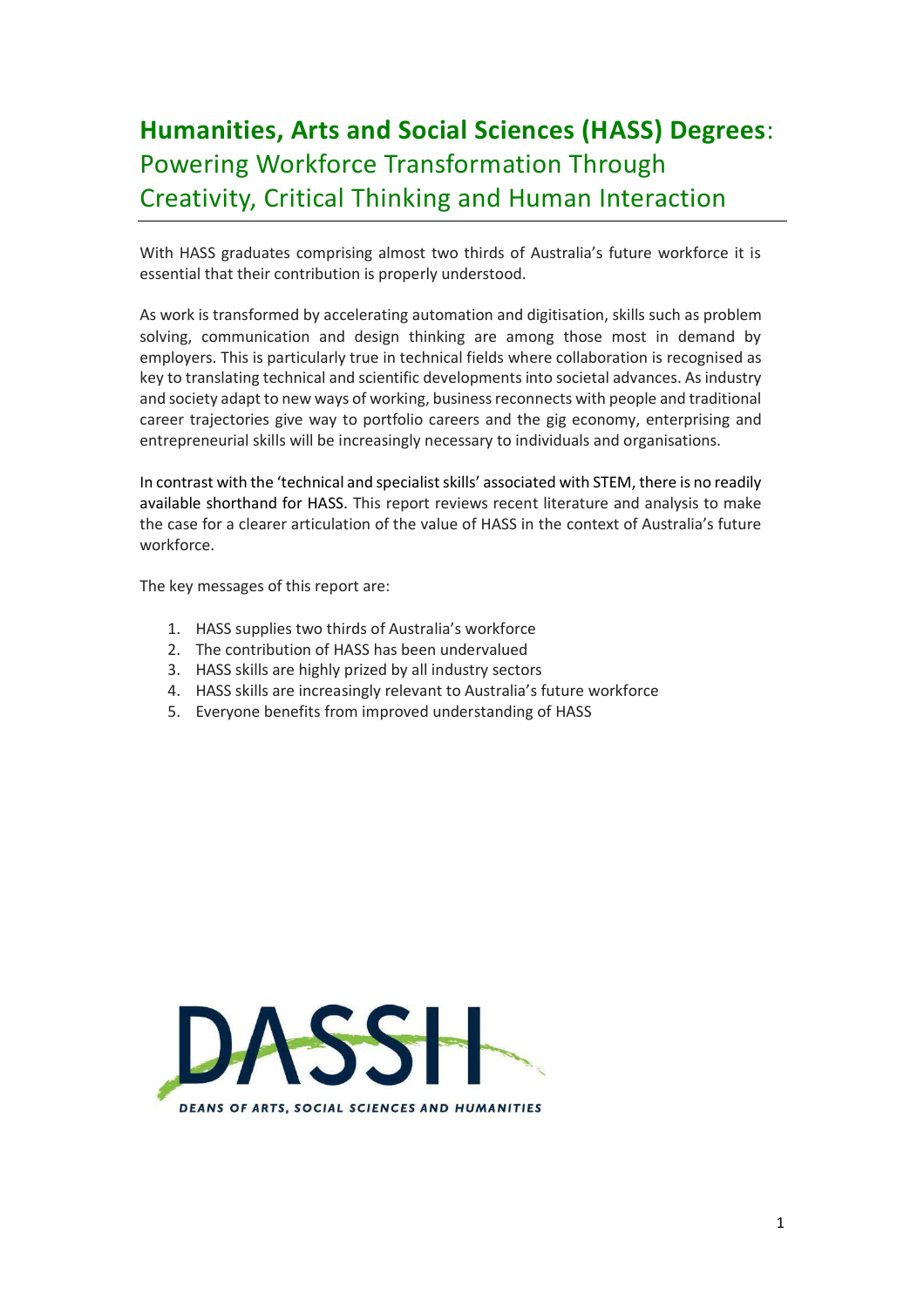### 1. HASS supplies two thirds of Australia's workforce

The Humanities, Arts and Social Sciences, or HASS disciplines, occupy a significant place in Australian education, work and life. Their combined popularity has seen sustained levels of student enrolment, with 64% of graduates entering the workforce from higher education doing so with a qualification in HASS.<sup>1</sup> The versatility and diversity of HASS subjects make them widely accessible and broadly appealing, adding to their popularity among learners of all ages and all stages of education. A HASS education equips workers with essential skills to participate in the workforce and to make meaningful contributions to wider society.

The Council for the Humanities, Arts and Social Sciences (CHASS) provides a description of HASS.

#### **What is HASS?**

 $\overline{a}$ 

The Humanities, Arts and Social Sciences (HASS) are critically important to Australia. They play a key role in the national innovation system and underpin the development of our society, culture and individual identity. CHASS works towards greater recognition of people, projects and organisations working in the sector and to strengthen their capacity to contribute.

A 2008 report on the sector by the London School of Economics for the British Academy identifies a broad group of academic disciplines dedicated to the study of society, the economy, business, governance, history and culture. Researchers are also identifying the emergence of new disciplines to tackle some of the major challenges facing contemporary society and cross over with the traditional science areas.

A small sample of these disciplines indicates the breadth and importance of the HASS disciplines. In the humanities, these include philosophy, languages, literature studies, history and anthropology. In the social sciences, they include economics, sociology, education, social policy, social work and demography. Emerging areas of crossover include law, linguistics, cultural studies and geography, while the creative arts areas cross into design, architecture and landscape architecture.

Together these disciplines drive activity in major organisations and institutions across Australian society and are major contributors to prosperity and productivity growth. Research, design and development are dependent on their new knowledge. Publishers and museums and galleries are major organisations using HASS skills and knowledge to reach out to Australian communities, while in our universities and research institutions there is a rich tradition of academic study, which give students and graduates knowledge to take a role as citizens and community members.<sup>2</sup>

In Australia, the sustained popularity of the HASS disciplines among young people is evidenced by the size and strength of higher education programs, with HASS students accounting for almost two thirds of Australia's domestic enrolments. The humanities are the disciplines in highest demand for tertiary study and students in the humanities, culture and social sciences,

<sup>1</sup> Australian Academy of the Humanities (2014) *Mapping the Humanities, Arts and Social Sciences in Australia.*

<sup>&</sup>lt;sup>2</sup> Adapted from '<u>What is HASS</u>', Council for the Humanities, Arts and Social Sciences accessed 28 August 2018.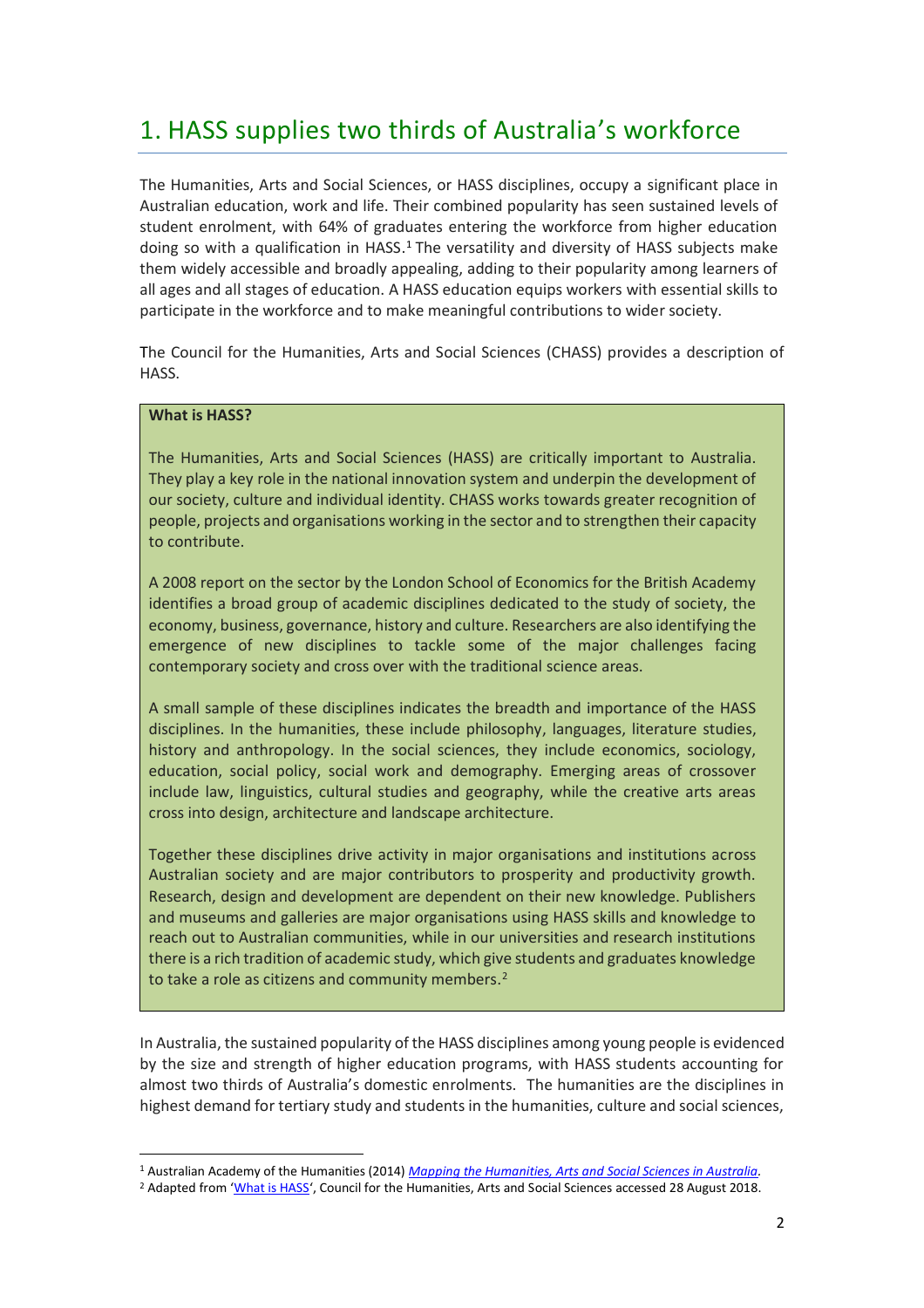social work and communication areas are among the most satisfied with their overall education experience.<sup>3</sup>



### **Australian Domestic Student Enrolment, 2016** <sup>4</sup>

| <b>Field of Education</b>                     | <b>Number of</b><br>enrolments | <b>Proportion of</b><br>enrolments |
|-----------------------------------------------|--------------------------------|------------------------------------|
| <b>HASS</b>                                   | 673,598                        | 59%                                |
| Education                                     | 120,598                        | 10.6%                              |
| Management and Commerce                       | 190,110                        | 16.7%                              |
| Society and Culture                           | 282,900                        | 24.9%                              |
| <b>Creative Arts</b>                          | 79,990                         | 7.0%                               |
| <b>STEM</b>                                   | 443,973                        | 39%                                |
| Natural and Physical Sciences                 | 99,071                         | 8.7%                               |
| <b>Information Technology</b>                 | 32,376                         | 2.8%                               |
| <b>Engineering and Related Technologies</b>   | 67,729                         | 6.0%                               |
| Architecture and Building                     | 24,377                         | 2.1%                               |
| Agriculture Environmental and Related Studies | 14,271                         | 1.3%                               |
| Health                                        | 206,149                        | 18.1%                              |
| <b>Others</b>                                 | 20,455                         | 2%                                 |
| Food Hospitality and Personal Services        | 2,362                          | 0.2%                               |
| <b>Mixed Field Programs</b>                   | 11,193                         | 1.0%                               |
| Non-Award course                              | 6,900                          | 0.6%                               |
| <b>Total</b>                                  | 1,138,026                      | 100%                               |

<sup>&</sup>lt;sup>3</sup> QILT (2017) Graduate Outcomes Survey Table 40.

<sup>4</sup> http://highereducationstatistics.education.gov.au/ Data Cube (accessed 1 September 2018).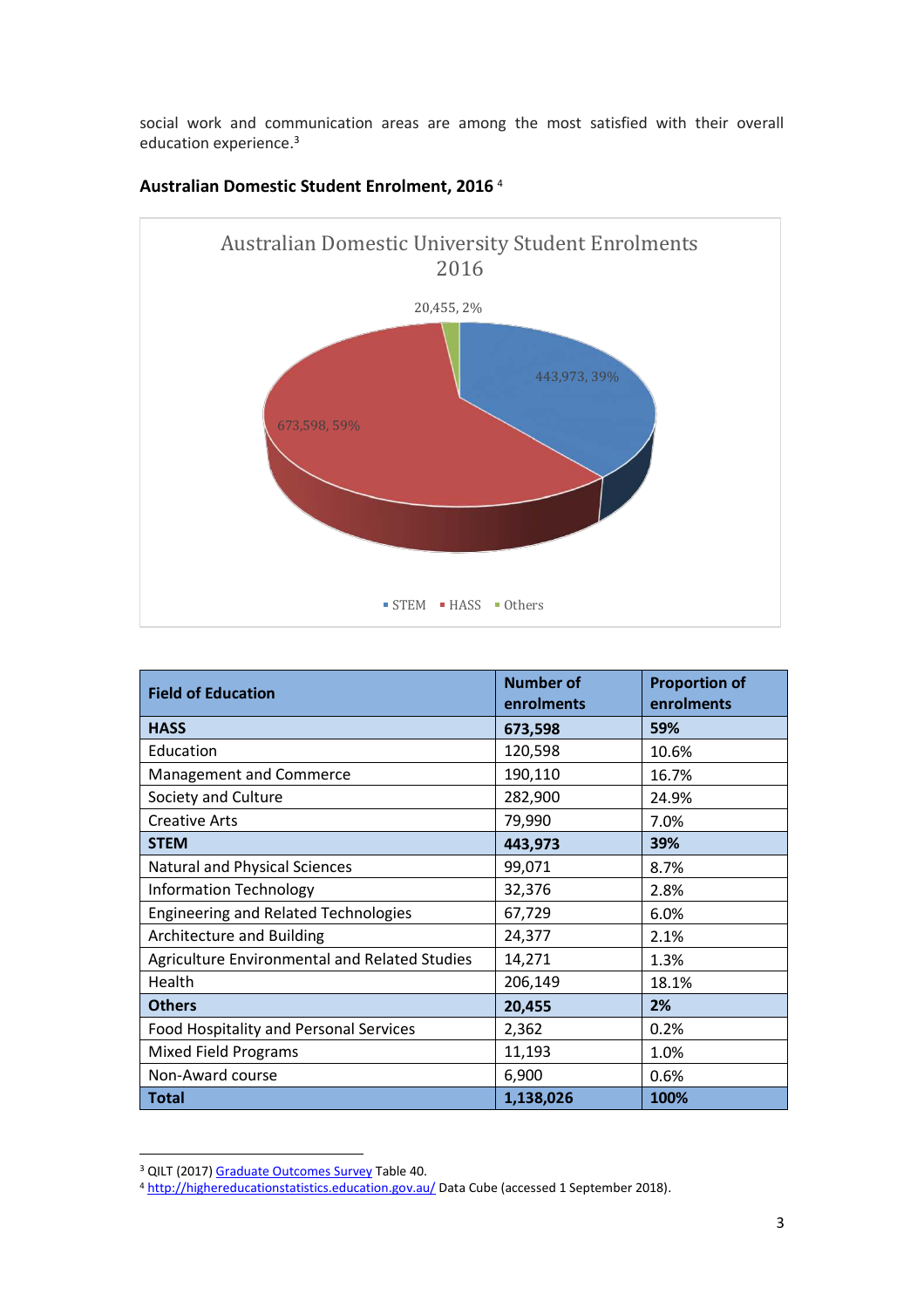### 2. HASS skills are highly prized by all industry sectors

Analysts agree that specialist technical skills deliver results most effectively in combination with skills of creativity and communication and with emphasis on human factors. Deloitte have demonstrated that 'design lies at the heart of the IT worker of the future', and that 'designing engaging solutions requires creative talent' drawn from graphic designers, user experience engineers, cultural anthropologists, and behavioural psychologists. <sup>5</sup> The Regional Australia Institute predicts that the most in-demand jobs in Australia by 2030 will mix high tech, high touch, and high care activities.<sup>6</sup> The link between HASS and innovation also has been recognised by the Senate Standing Committee for Economics and the Business Council of Australia. 7

#### **Deloitte (2016)** *The Future of the Workforce: Critical drivers and challenges*

It is about balance: technical skills are not sufficient by themselves. Problems are much more likely to be solved in teams, meaning that employers will require a range of other cognitive skills and abilities from their workers, such as complex problem solving, reasoning, comprehension, and social. These skills lend themselves to the application of technical skills, which have arguably been in demand for many years, but again are growing in importance. The effects of this are already evident in the United Kingdom and Australia, where official statistics show that graduates of STEM subjects have, in some cases, significantly higher unemployment rates than graduates of non-STEM subjects like the humanities.

In markets where there has been such a focus on STEM skills development, it is easy to lose sight of the importance of these broader skills and therefore overlook providing quality education in this area, which incidentally, are skills not yet easily replicated by machines.

While 'non-technical' skills are critical components of  $21<sup>st</sup>$  century employability, they are also in short supply globally. Research from the UK, based on a survey of 91,000 British businesses, shows that soft skills are associated with between 33%-40% of all reported skillsshortage vacancies.<sup>8</sup> In a 2002 federal government survey, all businesses identified the importance of skills including communication, problem solving, self-management and initiative in new hires.<sup>9</sup> Even in specialised vocations such as IT, executives now rank 'liquid skills' over deep expertise.<sup>10</sup> Further, the demand for 'non-technical' skills is increasing. The World Economic Forum (WEF) suggests that by 2020, overall social skills will be in higher demand across industries than narrow technical skills. Australian employers now ask for 'enterprise skills' as often as technical skills. 11

Foundation for Young Australians (FYA) report in *The New Basics* that the proportion of (Australian) jobs that demand digital literacy has increased by 212%, critical thinking by 158%,

<sup>5</sup> Deloitte Insights (2015) *Tech Trends 2015: The Fusion of business and IT*, p. 11.

<sup>6</sup> Regional Australia Institute (2016) *The Future of Work: Setting Kids up for Success.*

<sup>7</sup> Business Council of Australia (2014) *Building Australia's Innovation System.*

<sup>8</sup> A. Norton & B. Cakitaki (2016) *Mapping Australian higher education 2016,* Grattan Institute.

<sup>&</sup>lt;sup>9</sup> Australian Chamber of Commerce and Industry, Business Council of Australia & Department of Education, Science and Training (2002) *Employability skills for the future.*

<sup>10</sup> Accenture (2016) Trend 2*. Liquid Workforce.*

<sup>11</sup> World Economic Forum (2016) *The Future of Jobs* p. 3.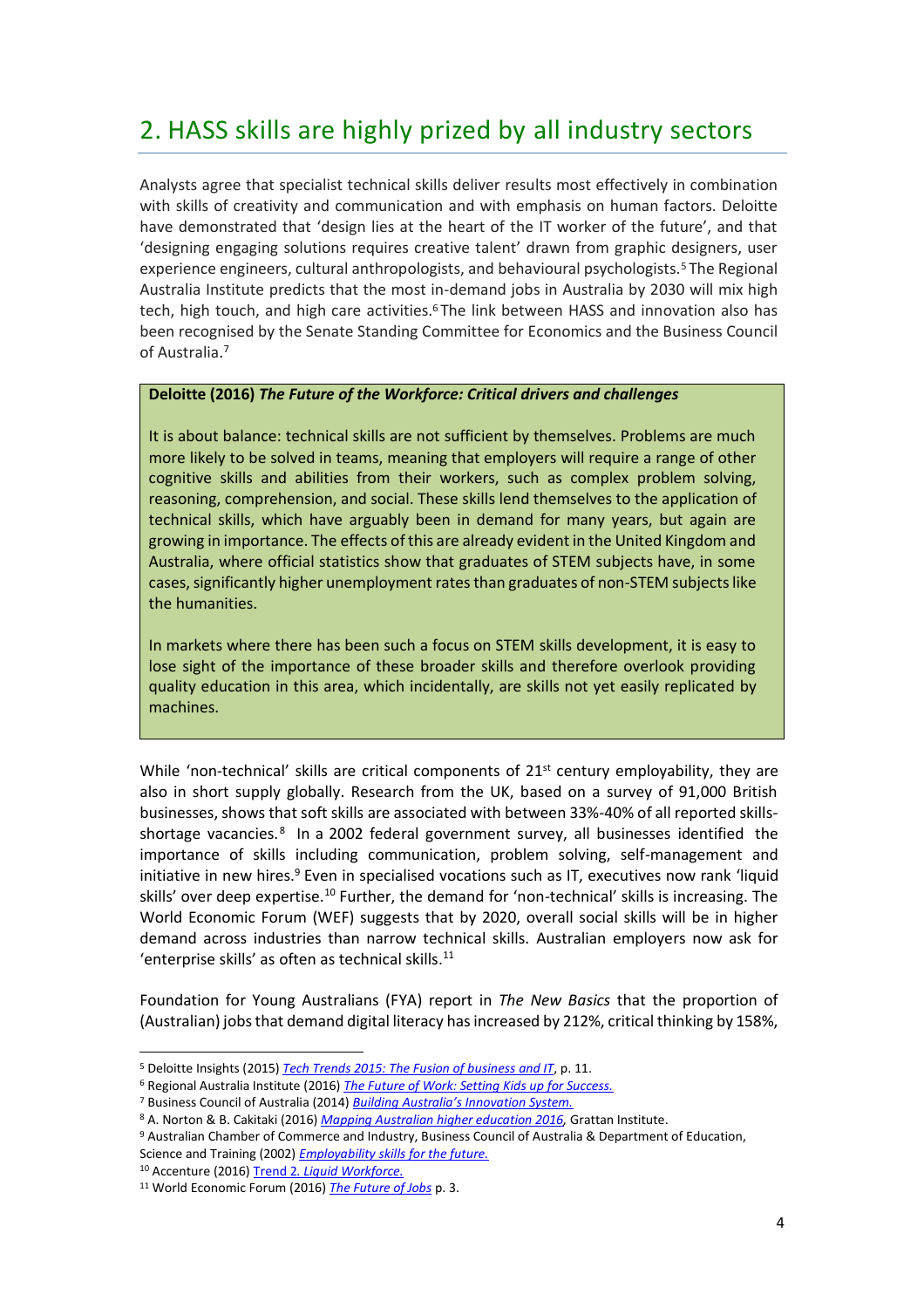creativity by 65% and presentation skills by 25%.<sup>12</sup> Finally, according to the *Graduate Careers Australia* survey, 23% of employers reported that they would have recruited more graduates had the candidates been equipped with better non-technical skills, particularly communication.<sup>13</sup>

#### **Office of the Chief Scientist (2014) Science, Technology, Engineering and Maths: Australia's Future**

The value of our investment in STEM will be diminished if our practitioners operate without due regard for Australians, and their wants, needs, aspirations and concerns. STEM must therefore relate to valuable work in the social sciences and humanities. These disciplines are critical to our understanding and recording of our world: our cultures, our knowledge of society and the relationships within society. Work in the social sciences and humanities is vital to our deep understanding of the social context. Their contribution will contribute to a creative and innovative Australia. It is this context that will influence the extent to which STEM can be effective.<sup>14</sup>

### 3. The contribution of HASS has been undervalued

Typically considered 'hard' subjects, the STEM disciplines have tended to attract students in fewer numbers than HASS. This has led to a variety of initiatives, spanning many decades, to quantify and articulate the benefits of STEM for industry, the economy and society and to promote uptake engagement and investment. With STEM routinely characterised as 'difficult', 'important' and 'relevant', HASS subjects now risk being seen as 'easy', less important and less relevant by employers and wider society.

#### **Anna Moro, Associate Dean, Humanities, McMaster University**

I don't know why we call them 'soft skills.'

They're certainly not easy to learn, although they are as valuable and necessary as the skills doctors use in surgery, bankers use to assess risk and physicists use to split atoms. Communication, observation, empathy and logical thinking: These precious and frequently undervalued skills have everyday names.

I prefer to call them 'essential skills,' because we all need them every day, though we don't always use them well. They are the foundational skills that allow us to learn and live and work productively with other people. They are the skills that determine our chances of succeeding. They are the skills of leadership.

These essential skills are the ones most sought by some of the largest, most successful organizations. Those blue-chip employers recognize that their future leaders are people who can understand and communicate about the world around them, who can see the whole picture and find ways to fit into it.<sup>15</sup>

<sup>12</sup> Foundation for Young Australians (2016a) *The New Basics*.

<sup>13</sup> A. Norton & B. Cakitaki (2016) *Mapping Australian higher education 2016*, Grattan Institute, p. 71.

<sup>14</sup> Office of the Chief Scientist (2014) *Science, Technology, Engineering and Maths: Australia's Future.*

<sup>15</sup> A. Moro, *The Conversation*, 06/06/18 How a humanities degree will serve you in a disruptive economy.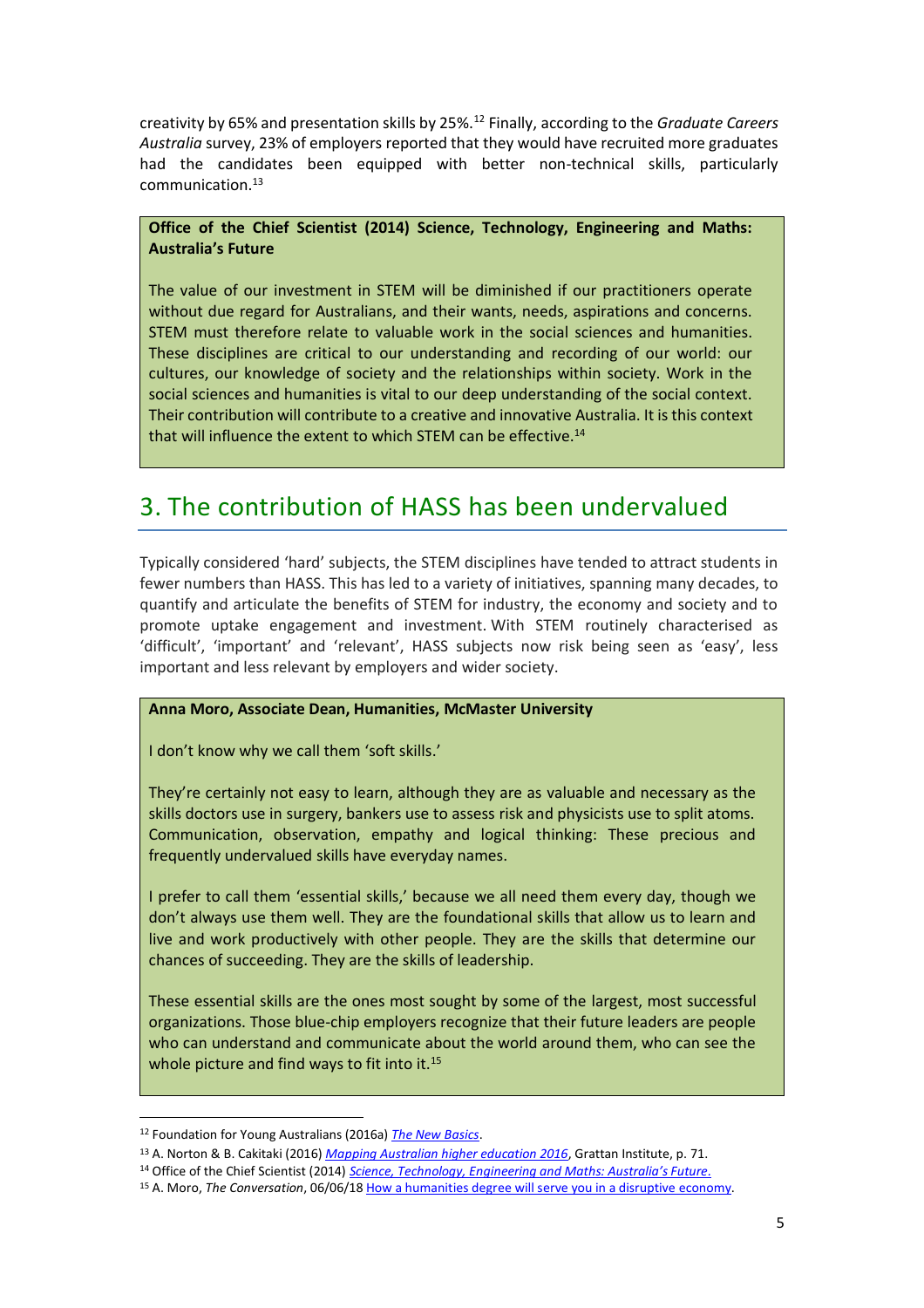Attempts to articulate the value of the humanities are often framed with reference to the broader lack of understanding of the nature and value of the skills being described. As Moro, Bridgstock and others explain, job specific terminology and empty terms such as 'non-technical' or 'generic skills' do not reflect the scale and breadth of what HASS graduates can do. <sup>16</sup> This not only undermines the value of HASS education but limits the ability of graduates to realise the full benefit of their education in the workforce and wider society.

### 4. HASS skills are increasingly relevant to Australia's future workforce

There are many predictions for rapid transformations in how we live, work and learn: in August 2018, a google search into the 'future of work' delivered over two billion results.<sup>17</sup> According to WEF's 2016 report on the *Future of Jobs*, some 65% of children entering primary school today will work in jobs that do not yet exist.<sup>18</sup> Reports by organisations such as the Business Council of Australia, CSIRO, Deloitte, Ernst and Young, WEF and NESTA present analysis and projections for workforce disruption in Australia and around the world, each identifying a range of drivers for change and their anticipated impacts.

**The Business Council of Australia (2017)** *Future-Proof Protecting Australians Through Education And Skills*

- $\triangleright$  Technology will largely replace tasks and activities, rather than whole occupations.
- $\triangleright$  As technology reshapes the tasks and activities that people perform, our economy will increasingly become the domain of skilled workers who can harness and augment technology.
	- The very nature and type of jobs that people perform is changing.
	- Digital peer-to-peer platforms will allow people to perform a range of jobs at once or pursue their own entrepreneurial ambitions in their spare time.
- ➢ There will also be growing demand and value placed on non-routine jobs such as carers that require intensive human interaction and interpersonal skills.
- ➢ The future workforce is likely to be increasingly mobile across jobs, across employers and geographic boundaries.
- $\triangleright$  To prepare for the jobs of the future, our schools, VET and HE sectors will need to operate as one system, providing Australians with a strong foundation, and being available and responsive to Australians throughout their working lives.
- ➢ In this new world, a qualification based on technical skills and knowledge is unlikely to be enough. Employers will be looking for a mixture of values such as accountability, honesty and a work ethic, behaviours such as adaptability, collaboration and resilience, and skills such as business literacy, critical analysis and problem-solving.<sup>19</sup>

<sup>&</sup>lt;sup>16</sup> R. Bridgstock (2009) 'The graduate attributes we've overlooked: Enhancing graduate employability through career management skills', *Higher Education Research & Development*, 28(1).

<sup>17</sup> Ernst and Young (2018) *Can the universities of today lead learning for tomorrow?* <sup>18</sup> World Economic Forum (2016) *The Future of Jobs.*

<sup>19</sup> The Business Council of Australia (October 2017) *Future-Proof Protecting Australians Through Education And Skills.*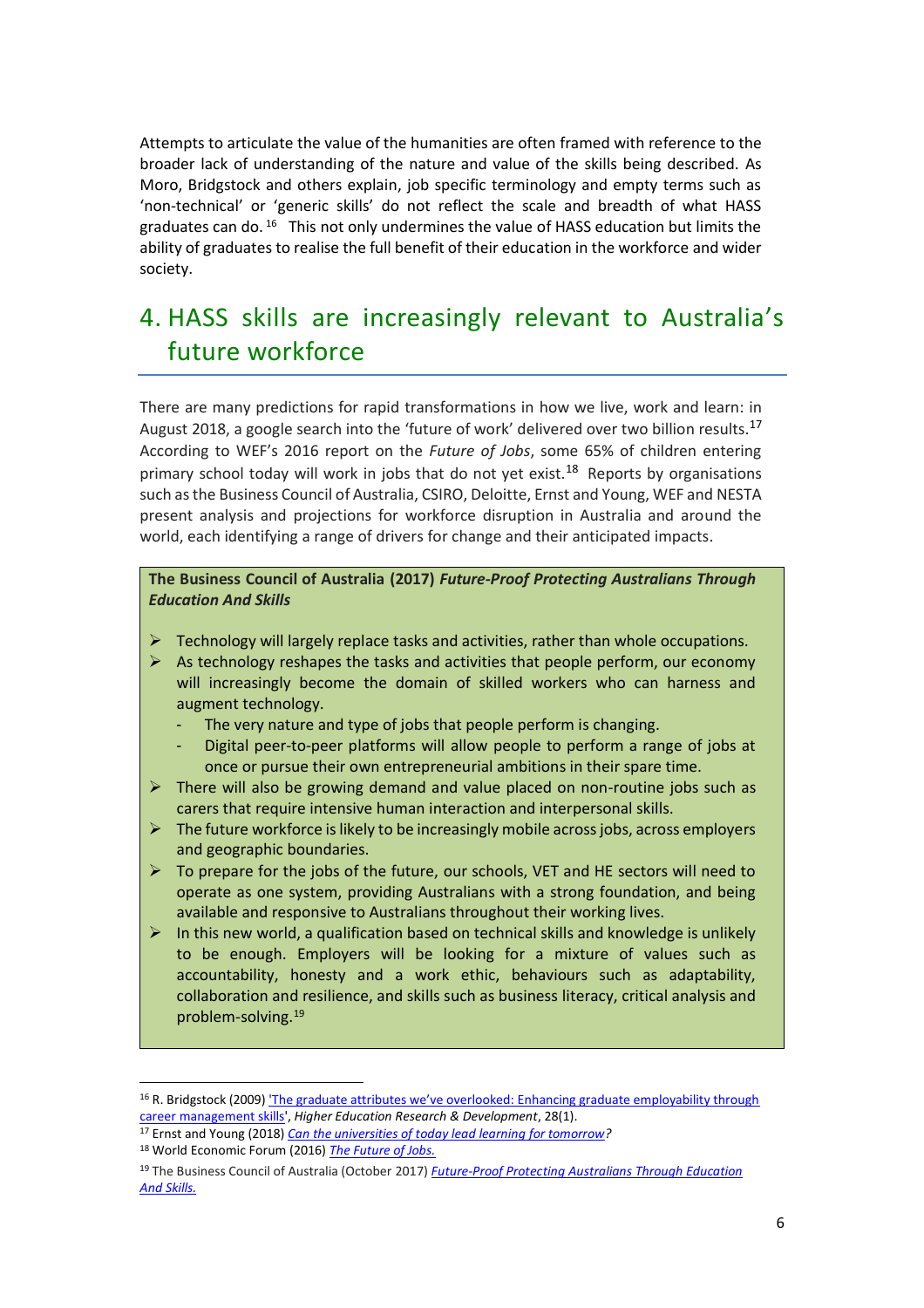In spite of the volume of material available on workforce transformation, limited analysis has been done about the specific contribution to be made by HASS graduates. In many reports, such as those from the Office of the Chief Scientist (2016), the Business Council of Australia (2017) and WEF (2018) highlighted in this study, HASS skills are identified (often anonymously) as key aspects of a response to technological and other forms of disruption, but without any detailed consideration of the implications for the future of HASS education.

#### *Digital Disruption*

#### **World Economic Forum, Global Competitiveness Report 2017–2018**

The pace and disruptiveness of technological change are creating unprecedented opportunities and challenges that are set to be amplified by the convergence of digital, physical, and biological technologies that are characterizing the emerging Fourth Industrial Revolution.

These emerging technologies have immense potential to be a source of growth, but their future evolution is uncertain. A key challenge is how to unlock their potential in a way that benefits society as a whole given that they can profoundly reshape the national and global distributions of income and opportunities and lead to significant structural transformations.<sup>20</sup>

The automation of tasks that previously relied on human labour and rapid advancements in digital technologies are the most widely researched and publicly discussed trends in the future of work literature. According to a 2015 report by PricewaterhouseCoopers, 44% of Australian jobs will be affected by automation in the next decade or two. $21$  The Foundation for Young Australians reports that up to 70% of young Australians are getting their first job in roles that will either be radically changed or lost in the next 10-15 years due to automation. With today's education largely aligned with old patterns of employment, as many as 60% of current students are still being trained for these jobs.<sup>22</sup>

In its 2016 report, *Tomorrow's Digitally Enabled Workforce: Megatrends and scenarios for jobs and employment in Australia over the coming twenty years*, the CSIRO speculates on possible future job types resulting from impending digital technology disruption. New roles with an emphasis on human factors are forecast in areas such as complex decision support analysis, customer experience, personalised health and online chaperoning.<sup>23</sup>

On 19 October 2017 the Australian Senate established a Select Committee on the Future of Work and Workers to report on the impact of technological and other change on the future of work and workers in Australia.<sup>24</sup> According to analysis by QUT's Real World Futures team, 'There is a consistent view across the groups the Senate committee is hearing from that the worker of the future will need technical skills but will be most likely succeed if they are complemented by creative problem solving ability, strong communication and flexibility for

<sup>20</sup> World Economic Forum (2017) *Global Competitiveness Report 2017–2018.*

<sup>21</sup> PricewaterhouseCoopers (2015, April) *A Smart Move: Future proofing Australia's workforce by growing skills in science, technology, engineering and maths (STEM).*

<sup>22</sup> Foundation for Young Australians (2015) *The New Work Order*, p. 2.

<sup>23</sup> CSIRO (January 2016) *Tomorrow's Digitally Enabled Workforce: Megatrends and scenarios for jobs and employment in Australia over the coming twenty years.*

<sup>&</sup>lt;sup>24</sup> https://www.aph.gov.au/Parliamentary\_Business/Committees/Senate/Future\_of\_Work\_and\_Workers.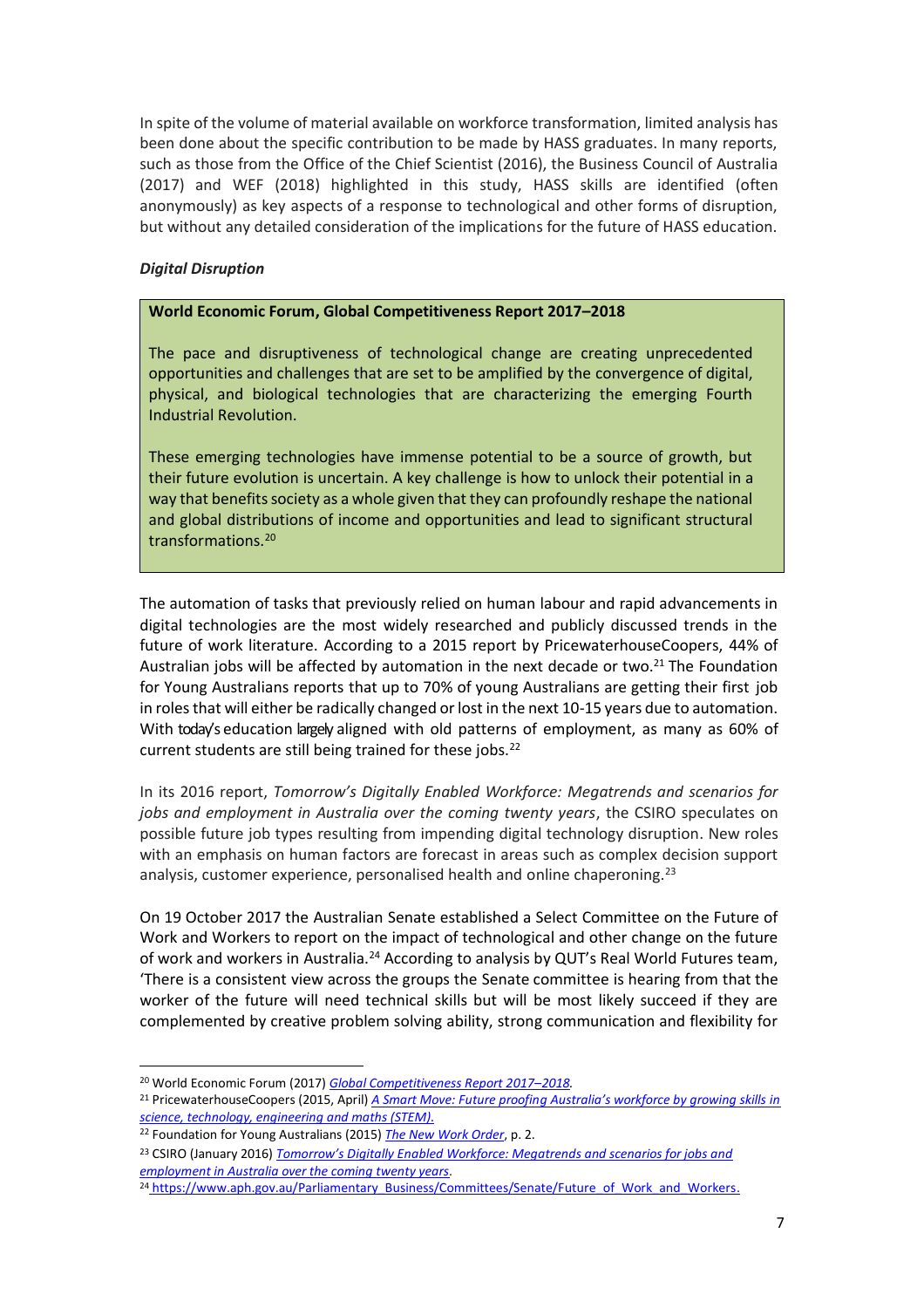fresh learning.<sup>'25</sup> By the time of the extended deadline for submissions in February 2018, over 150 submissions had been made to the Inquiry. The Select Committee was due to report in June but the deadline has been extended twice, possibly as a result of the significant complexity and uncertainty of the future landscape of work in Australia.

#### *Human factors*

#### **Deloitte (2017)** *The Rise of the Social Enterprise*

The rise of the social enterprise requires a determined focus on building social capital by engaging with diverse stakeholders, accounting for external trends, creating a sense of mission and purpose throughout the organization, and devising strategies that manage new societal expectations. At stake is nothing less than an organization's reputation, relationships, and, ultimately, success or failure.

In this new era, human capital is inextricably tied to social capital. This reality demands a fundamental pivot in how organizations do business today— and how they prepare for the human capital challenges of the future.<sup>26</sup>

Widespread automation and digitisation will lead to a reduction in reliance on traditional work roles, with a corresponding rise in jobs relying on human factors and face to face interaction. In considering future demands for personalised experience and collaborative teams with diverse skills and backgrounds, the terms 'soft', 'touch', or 'right brain skills' are used to characterise the inter-personal qualities required to manage oneself and one's interactions with others. Such skills are vital where customer service, face-to-face interaction, and working collaboratively are core to the business model. They include communication, teamwork, time-management, decision-making, initiative, and taking responsibility.<sup>27</sup>

Continued market and labour force globalisation and increasing longevity will drive new approaches to service and communication. WEF recognises the growing importance of 'cultural and civic literacy', the 'ability to understand, appreciate, analyse and apply knowledge of the humanities'.<sup>28</sup> Language learning and inter-cultural brokerage are also capacities that meet the demands of a rapidly expanding, and globalised services sector.

#### *New ways of working: flexibility and mobility*

Among the future workforce trends identified in the literature are: new modes of work and employment, more volatile career trajectories, increased emphasis on lifelong learning and greater connectivity between an individual's economic and social lives, between work and private life. WEF has identified the 'changing nature of work/flexible work'<sup>29</sup> as the top socioeconomic trend affecting all industry worldwide. A culture of entrepreneurialism will have a strong influence on the structure of the market, with future jobs characterised by flexibility, portfolio and multiple part-time work, job mobility, and greater workplace diversity. 30

<sup>25</sup> QUT Real World Futures report (March 2018) *Future of Work – The State of the Debate.*

<sup>26</sup> Deloitte (April 2018) *The Rise of the Social Enterprise.*

<sup>27</sup> Development Economics (2015, January) *The Value of Soft Skills to the UK Economy*, p. 3.

<sup>28</sup> World Economic Forum (2016) *The Future of Jobs.*

<sup>29</sup> World Economic Forum (2016) *The Global Competitiveness Report 2016-2017.*

<sup>30</sup> KPMG (2015) *Super Connected Jobs: Understanding Australia's Future Workforce.*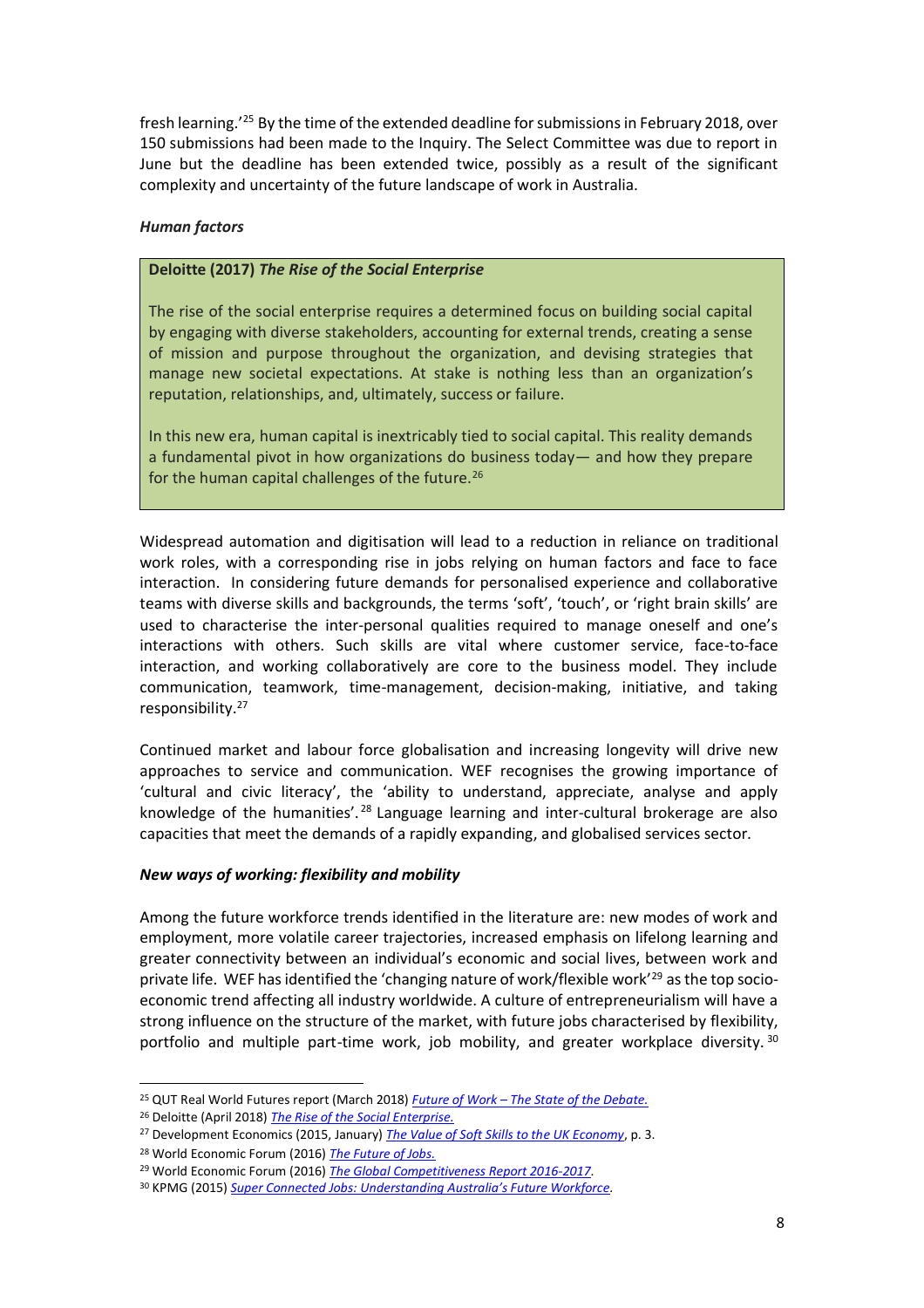Today's young Australians may have as many as five different careers and 17 changes in employers over their working lives. 31 Survey data suggests that some 30% of Australia's workforce is currently engaged in flexible work, including moonlighting, multiple casual roles, and independent contracting.<sup>32</sup> These trends are accelerating.<sup>33</sup>

A longitudinal study of Oxford University humanities graduates found that hiring and career advancement rely on an 'individual's capacity to continue to learn new technical and other skills, communicate well, and adapt actively in the context of new challenges posed by changes in the economy and society'.<sup>34</sup> Skills at the core of humanities-based education, such as succinct and persuasive communication coupled with critical analysis, were consistently cited as the basis of this adaptive capacity.

A recent study of the Australian Bachelor of Arts degree identified problem solving and communication as the BA graduate skills that employers most valued.<sup>35</sup> These skills are also highly relevant to the business of securing employment and moving between jobs. The flexibility and mobility of contemporary work routines means that developing transferable skills will be essential to long-term job success across multiple sectors. In practice, the flexible nature of contemporary work means that 'career management skills' 36 are now the key determinate factor in long-term career success.

#### **Deloitte Millennial Survey 2018 – The Australian Cut**

New capabilities are needed for new jobs of the future. Lifelong education and training for all Australians needs to prepare both young and old for new and different jobs and employment models. Automation, robotics and artificial intelligence are heightening the importance of skills in creativity, problem solving, advanced reasoning, complex judgement, social interaction and emotional intelligence. An objective for trainers and educators is to equip students with skills, knowledge and capabilities which are complementary to advanced artificial intelligence (not attempting to compete with it). Job tasks which are routine, repetitive, structured and rules-based are likely to be automated over coming decades. Training in specific tasks of this nature may hold lesser value than learning enduring concepts, knowledge and capabilities.

In these regards, the creative sector is expected to become increasingly important as a contributor to the national economy and the job market. Existing and new jobs are likely to require a creative approach to perform non-routine tasks and solve problems, while future workers are likely to appreciate an opportunity to act creatively.

The physical mobility of labour is now so normalised that a 2014 survey of over 20,000 people worldwide found nearly two-thirds of respondents were already working abroad or willing to move overseas for work.<sup>37</sup> The movement towards globalisation is further accelerated by new

<sup>31</sup> McCrindle Research (2014) *Job mobility in Australia* (Using HILDA and Department of Employment data) Accessed November 2018.

<sup>32</sup> D. J. Edelman (2014) *Freelancing in Australia Study: A National Survey of the New Workforce.* 

<sup>33</sup> ACMA (2013) *Home is Where the Work is.*

<sup>34</sup> P. Kreager (2013) *Humanities Graduates and the British Economy: The Hidden Impact.* Oxford: Oxford University Press, p. 3.

<sup>35</sup> N. Harvey & M. Shahjahan (2013) *Employability of Bachelor of Arts Graduates*

<sup>36</sup> R. Bridgstock (2009) 'The graduate attributes we've overlooked: Enhancing graduate employability through career management skills', *Higher Education Research & Development*, 28(1), 31-44.

<sup>37</sup> BCG and The Network (2014) *Decoding Global Talent.*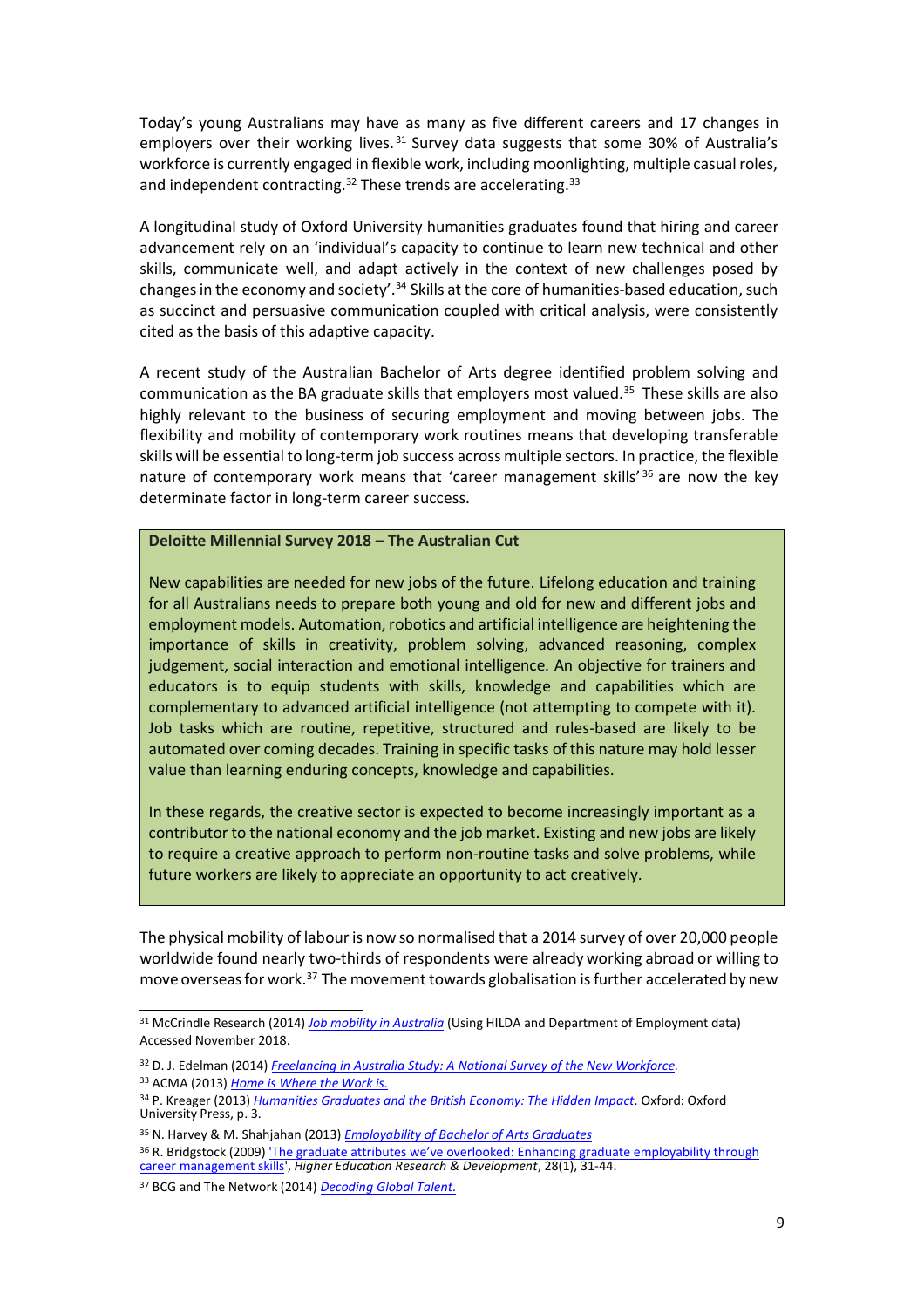technologies, which make it possible for people to work offshore to provide services. By one estimate, up to 11% of service sector jobs in Australia could be filled by overseas workers.<sup>38</sup> The increasing normalisation of a globalised workforce presents new opportunities for people to choose when and where they work, and to adopt more flexible working practices.

### 5. Everyone will benefit from improved understanding of HASS

#### **World Economic Forum,** *Global Competitiveness Report 2017–2018*

Often the deep web of connections that link growth to broader societal values remains unspoken. Instead of focusing on welfare, the measurement of economic progress and consequently economic analysis and policy are dominated by headline GDP numbers, encouraging the confusion of means and ends. Yet economic growth should not be an end in itself. It should contribute to human welfare, be rooted in political legitimacy, and be defined and measured based on a multidimensional notion of economic progress.

NESTA's 2017 report on the Future of Skills<sup>39</sup> strongly emphasises the need to consider increased automation alongside 'other relevant trends, including globalisation, population ageing, urbanisation and the rise of the green economy.' The report identifies a tension between our 'economic and social lives' as 'structural change once again disrupts employment levels and occupational patterns', concluding that: 'History is a reminder that investment in skills must be at the centre of any long-term strategy for adjusting to structural change'.

Just as science, technology, engineering and maths will play a key role in our technologically advanced future, it is evident that the transformation of society will be powered in large part by creativity, critical thinking, human interaction and design. The HASS disciplines are indispensable but undervalued in this context.

### 6. Recommendations

 $\overline{a}$ 

We recommend three actions based on this report:

- 1. That this report is used to seed a major, national program of industry-funded research into the value of HASS degrees to the national and global economies;
- 2. That the report is tabled as an official document to the Universities Australia secretariat with a view to greater support and collaboration across the UA and our peak body; and

<sup>38</sup> D. Farrell, M. Laboissiére, R. Pascal, J. Rosenfled, C. de Segundo & S. Stürze (2005) *McKinsey Global Report Part 1: The Emerging Global Labor Market: The Demand for Offshore Talent in Services.* 39 NESTA (2017) *Future of Skills: Employment in 2030* p. 16.